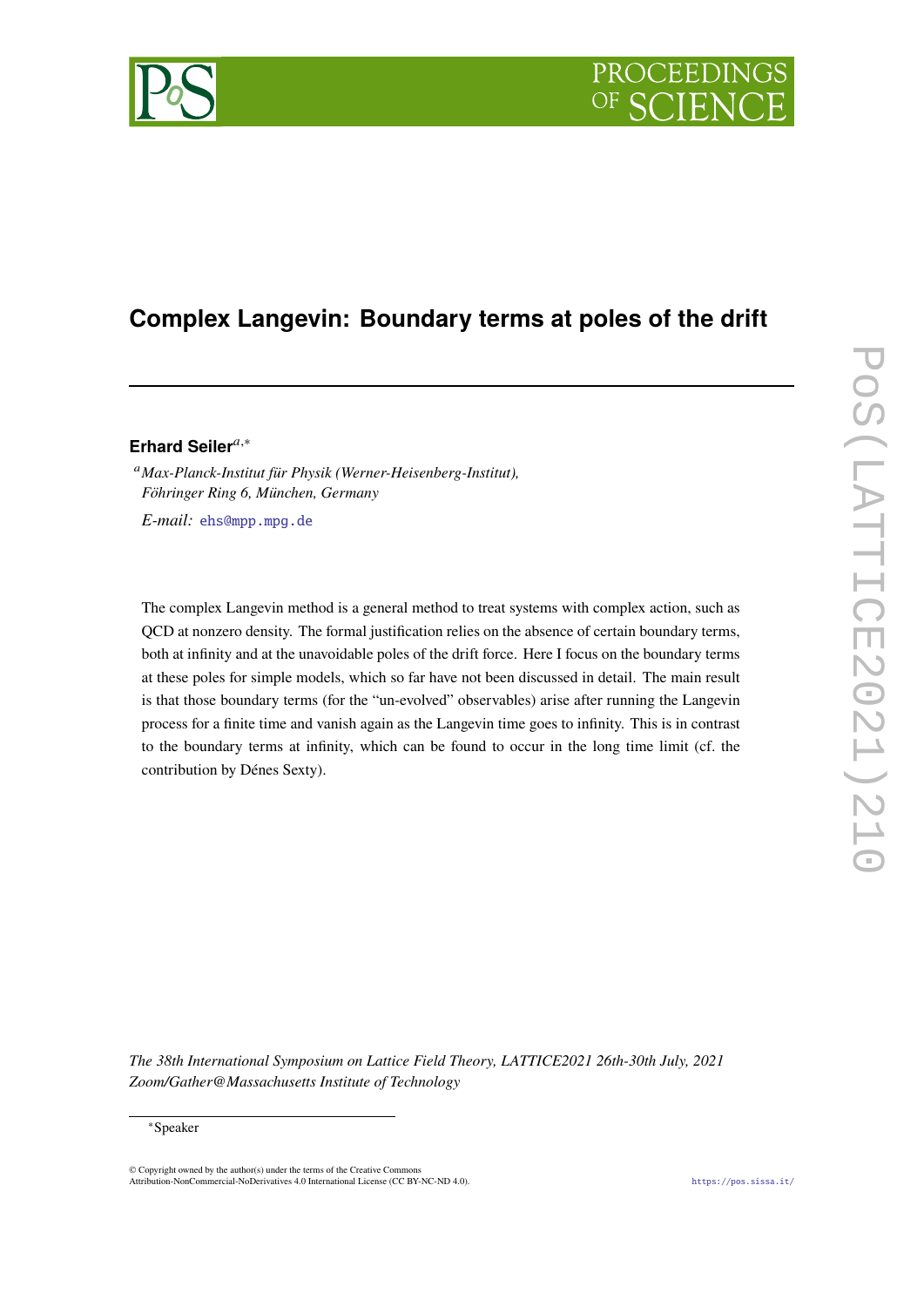### **1. Introduction**

This contribution is based largely on [\[1\]](#page-6-0), to which we refer for more details.

To be able use stochastic sampling methods for a complex holomorphic density  $\rho \propto e^{-S}$  on  $\mathbb{R}^d$ , one searches for a probability density  $P \ge 0$  on  $\mathbb{C}^d$ , s.t.

$$
\langle O \rangle \equiv \int_{\mathbb{R}^d} O(x) \rho(x) dx = \int_{\mathbb{C}^d} O(x + iy) P(x, y) dx dy.
$$
 (1)

for *holomorphic* observables O.

Klauder [\[2\]](#page-6-1) and Parisi [\[3\]](#page-6-2) proposed a general, very flexible method to produce such a  $P$ , as the equilibrium distribution of *real stochastic process* on  $\mathbb{C}^d$ , called *Complex Langevin* (CL) method, by defining

<span id="page-1-0"></span>
$$
dz = Kdt + dw, \quad K = -\nabla S \tag{2}
$$

(*dw* is the real Wiener increment normalized as  $\langle dw^2 \rangle = 2$ ). This process necessarily wanders into the complex realm  $\mathbb{C}^d$ . Written out [\(2\)](#page-1-0) becomes

$$
dx = K_x dt + dw, \quad K_x = \text{Re } K \tag{3}
$$

$$
dy = K_y dt, \t K_y = \text{Im } K \t (4)
$$

The hope is then that the long time average of this process yields the  $\rho$ -expectation. A strategy to justify this was proposed in [\[4\]](#page-6-3). Briefly it proceeds as follows: we want for a sufficiently large class of observables O

<span id="page-1-1"></span>
$$
\langle O \rangle_{\rho(t)} = \langle O \rangle_{P(t)} \quad \forall \, t \ge 0, \tag{5}
$$

where  $P(t) \equiv P(x, y; t)$  is the probability density of the CL stochastic process and  $\rho(t) \equiv \rho(x; t)$  is the evolved complex density solving the "complex Fokker-Planck equation"

$$
\frac{\partial}{\partial t}\rho(z;t) = L_c^T \rho(z;t), \quad L_c^T = \partial_z(\partial_z - K(z)). \tag{6}
$$

with initial conditions such that [\(5\)](#page-1-1) holds at  $t = 0$ .  $L_c^T$  is the transpose of  $L_c$ , governing the evolution of observables:

$$
\frac{\partial}{\partial t}O(z;t) = L_c O(z;t) , \quad L_c = (\partial_z + K(z))\partial_z . \tag{7}
$$

It is easy to see that

$$
\int dx \rho(x;t) O(x;0) = \int dx \rho(x;0) O(x;t)
$$
\n(8)

provided the integration connects two zeroes (finite or infinite) of  $\rho$ . Eq.[\(5\)](#page-1-1) is then true if the function

$$
F_O(t,\tau) \equiv \int P(x,y;t-\tau)O(x+iy;\tau)dx\,dy \quad (0 \le \tau \le t)
$$
\n(9)

is independent of  $\tau$ , i.e.

<span id="page-1-2"></span>
$$
\frac{\partial}{\partial \tau} F_O(t, \tau) = 0 \quad \forall t \ge 0.
$$
\n(10)

Here  $O(z; \tau)$  is the solution of the initial value problem

$$
\frac{\partial}{\partial \tau} O(z;\tau) = L_c O(z;\tau), \quad O(z;0) = O(z); \quad L_c = (\partial_z + K(z))\partial_z, \tag{11}
$$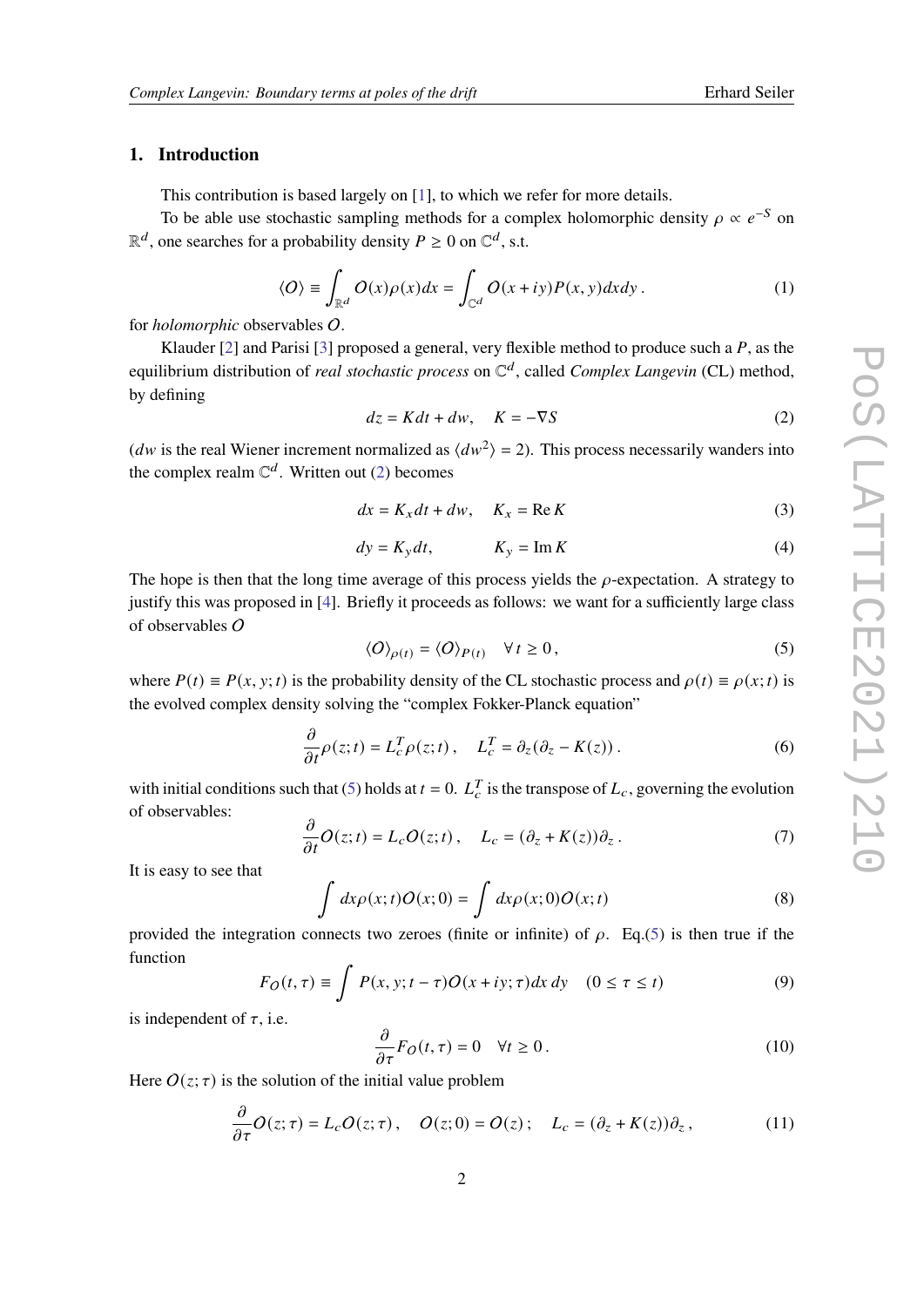[\(5\)](#page-1-1) follows from [\(10\)](#page-1-2) because  $F_O(t, \tau)$  interpolates between two sides of (5), as shown in [\[4\]](#page-6-3) (assuming integration by parts in x without boundary terms). Integration by parts in x, y shows that [\(10\)](#page-1-2) holds, up to possible boundary terms, in other words  $\frac{\partial}{\partial \tau}F(t, \tau)$  is a (sum of) boundary terms. Boundary terms may arise at infinity as well as at poles.

An important caveat that was stated in [\[4\]](#page-6-3) is the following: [\(5\)](#page-1-1) implies correctness of CL only if

$$
\lim_{t \to \infty} \langle O \rangle_{\rho(t)} \tag{12}
$$

exists and is unique. i. e. if the spectrum of  $L_c^T$  lies in the left half of  $\mathbb C$  and 0 is a simple eigenvalue with eigenfunction  $\rho(x)$  (see the remark at the end of Section 3).

Possible failure of the CL method was analyzed from a different point of view by Salcedo [\[5\]](#page-6-4); the problem caused by poles of the drift was studied by Nishimura and Shimasaki in simple models [\[6\]](#page-6-5); in [\[7\]](#page-6-6) we presented a detailed study of this issue, with the emphasis on numerical analysis of various models, from the simplest one-dimensional case to full QCD. Here we trace the problem to the occurrence of boundary terms.

#### **2. The need to consider the evolution before reaching equilibrium**

In [\[8,](#page-6-7) [9\]](#page-6-8) we found boundary terms at infinity by considering the equilibrium distributions and "un-evolved" observables, i. e.  $\partial_{\tau} F(t, \tau)|_{\tau=0}$  (cf. D. Sexty, these proceedings).

But this type of boundary term does not appear at poles. This is because empirically the equilibrium distribution  $P(x, y; t = \infty)$  vanishes at least linearly at the poles of the drift, so holomorphic observables could not lead to boundary terms there. (Note that this argument does not hold for "evolved" observables, which are at best meromorphic.)

To see this in a little more detail, let's consider for simplicity a pole at the origin; consider the approximate boundary term

<span id="page-2-0"></span>
$$
\int_{x^2+y^2 \le \delta^2} dx \, dy P(x, y; t = \infty) L_c O(x + iy) \,. \tag{13}
$$

Using the Cauchy-Riemann equations and integrating by parts [\(13\)](#page-2-0) becomes

<span id="page-2-1"></span>
$$
\int_{x^2+y^2 \le \delta^2} dx \, dy O(x+iy) (L^T P)(x, y; t = \infty) + B_\delta = B_\delta \tag{14}
$$

where  $L^T$  is the *real* Fokker-Planck operator

$$
L^T = \partial_x^2 - \partial_x K_x - \partial_y K_y \tag{15}
$$

describing the evolution of  $P$  under the stochastic process, see [\[4\]](#page-6-3)). [\(14\)](#page-2-1) holds since the first term of the left-hand side vanishes in equilibrium.  $B_{\delta}$  is a boundary term. Now, since O is holomorphic,  $L_cO$  has at most a simple pole at the origin, stemming from the pole in the drift. Since P vanishes linearly at the origin, the integrand of [\(13\)](#page-2-0) is bounded in the region of integration, hence the boundary term vanishes for  $\delta \to 0$ .

If instead we consider the time evolution for finite time t,  $B_{\delta}$  now is given by

<span id="page-2-2"></span>
$$
B_{\delta} = \int_{x^2 + y^2 \le \delta^2} dx \, dy \, \{ O(x + iy) L^T P_{z_0}(x, y; t) - P_{z_0}(x, y; t) L_c O(x + iy) \}
$$
(16)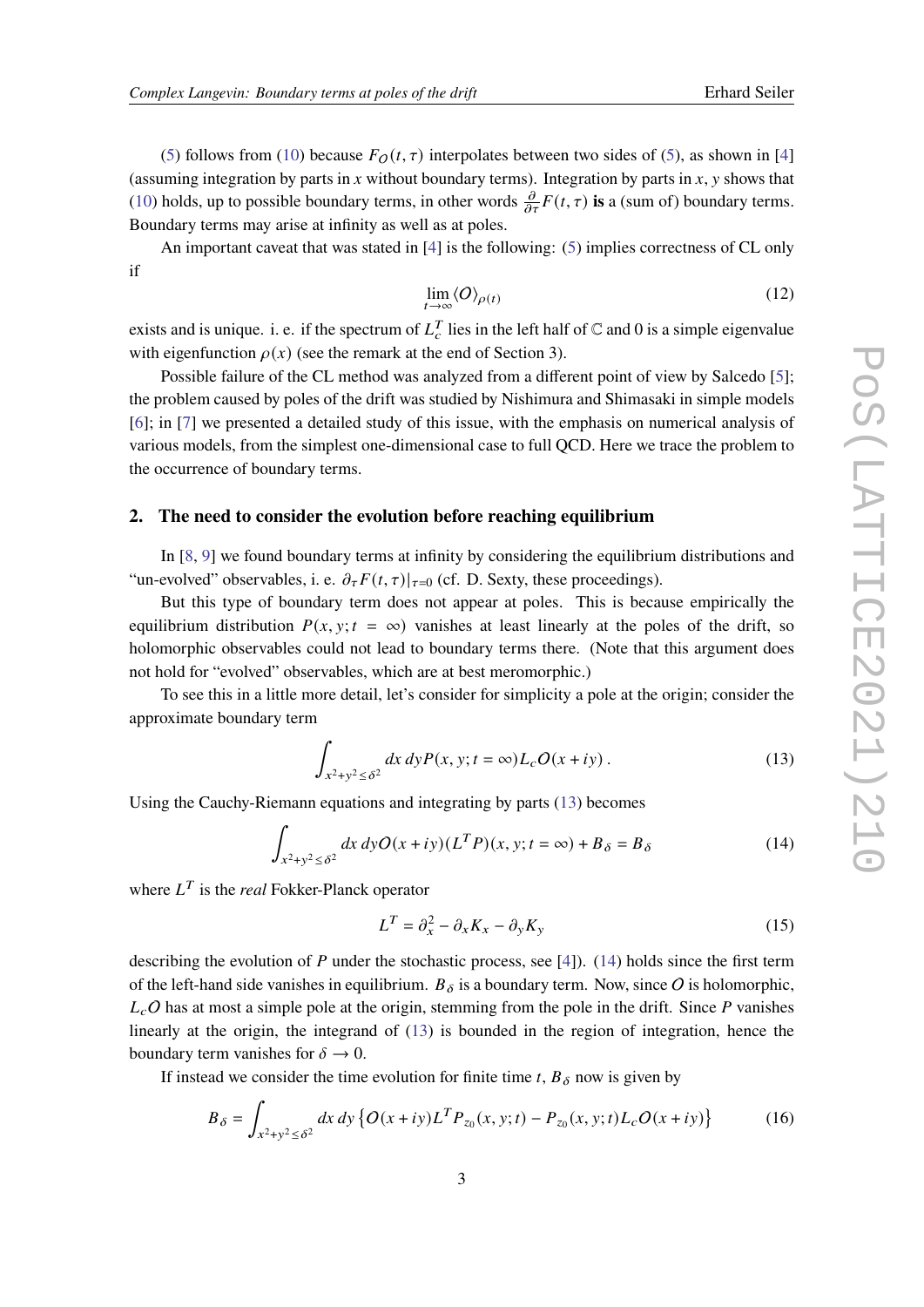and the first term of this expression is no longer zero. Since the equilibrium distribution does not lead to a boundary term, we now consider the evolution for short times.

#### **3. One-pole model**

The one-pole model is defined by

$$
\rho(x) = (x - z_p)^{n_p} \exp(-\beta x^2)
$$
\n(17)

with  $n_p$  a positive integer.

Since we are not interested in large times, we can simplify the model even further by putting  $\beta = 0$ , giving rise to the "pure pole model"; without loss we also set  $z_p = 0$ . For the special case  $n_p = 2$  there is an explicit formula for the integral kernel of  $exp(tL_c)$ :

<span id="page-3-0"></span>
$$
\exp(tL_c)(z, z') = \frac{z'}{z\sqrt{4\pi t}} \exp\left(\frac{(z-z')^2}{4t}\right),\tag{18}
$$

where  $z' = x' + iy_0$  and the integration is over x'. As observables we take the powers

$$
O_k(z) \equiv z^k, k = -1, 0, 1, 2, \dots
$$
 (19)

Using  $(18)$  we can explicitly compute the evolution of those observables, obtaining e. g.

<span id="page-3-1"></span>
$$
O_{-1}(z;t) = \frac{1}{z}.
$$
  
\n
$$
O_1(z;t) = z + \frac{2t}{z},
$$
  
\n
$$
O_2(z;t) = z^2 + 6t,
$$
  
\n
$$
O_3(z;t) = z^3 + 12tz + \frac{12t^2}{z},
$$
  
\n
$$
O_4(z;t) = z^4 + 20tz^2 + 60t^2,
$$
\n(20)

The fact that no higher negative powers occur for  $n_p$  = was already noted in [\[7\]](#page-6-6). We compared these results with those of the CL evolution  $\langle O_k \rangle_{P(t)}$  obtained by running 10<sup>5</sup> CL trajectories, all with the same starting point  $z = z_0$  up to the desired time t. The comparison is shown in Fig. [1](#page-4-0) for  $k = -1$  and  $k = 4$ .

As in these examples, generally for even powers there is agreement, whereas for odd powers already at small times there is disagreement, signaling the presence of boundary terms for these powers.

As long as  $n_p = 2$  we also have a closed expression for the integral kernel  $\exp(tL_c)$  for  $\beta > 0$ ,  $z_p = 0$ ,  $n_p = 2$ :

$$
\exp(tL_c)(z, z') = \frac{z'}{z} \exp\left(\frac{\beta}{2}(z^2 - z'^2)\right) \exp(2\beta t)
$$

$$
\times \sqrt{\frac{\beta}{\pi (1 - e^{-4\beta t})}} \exp\left[-\frac{\beta(z^2 + z'^2)}{2 \tanh(2\beta t)}\right] \exp\left(\frac{\beta z z'}{\sinh(2\beta t)}\right) \tag{21}
$$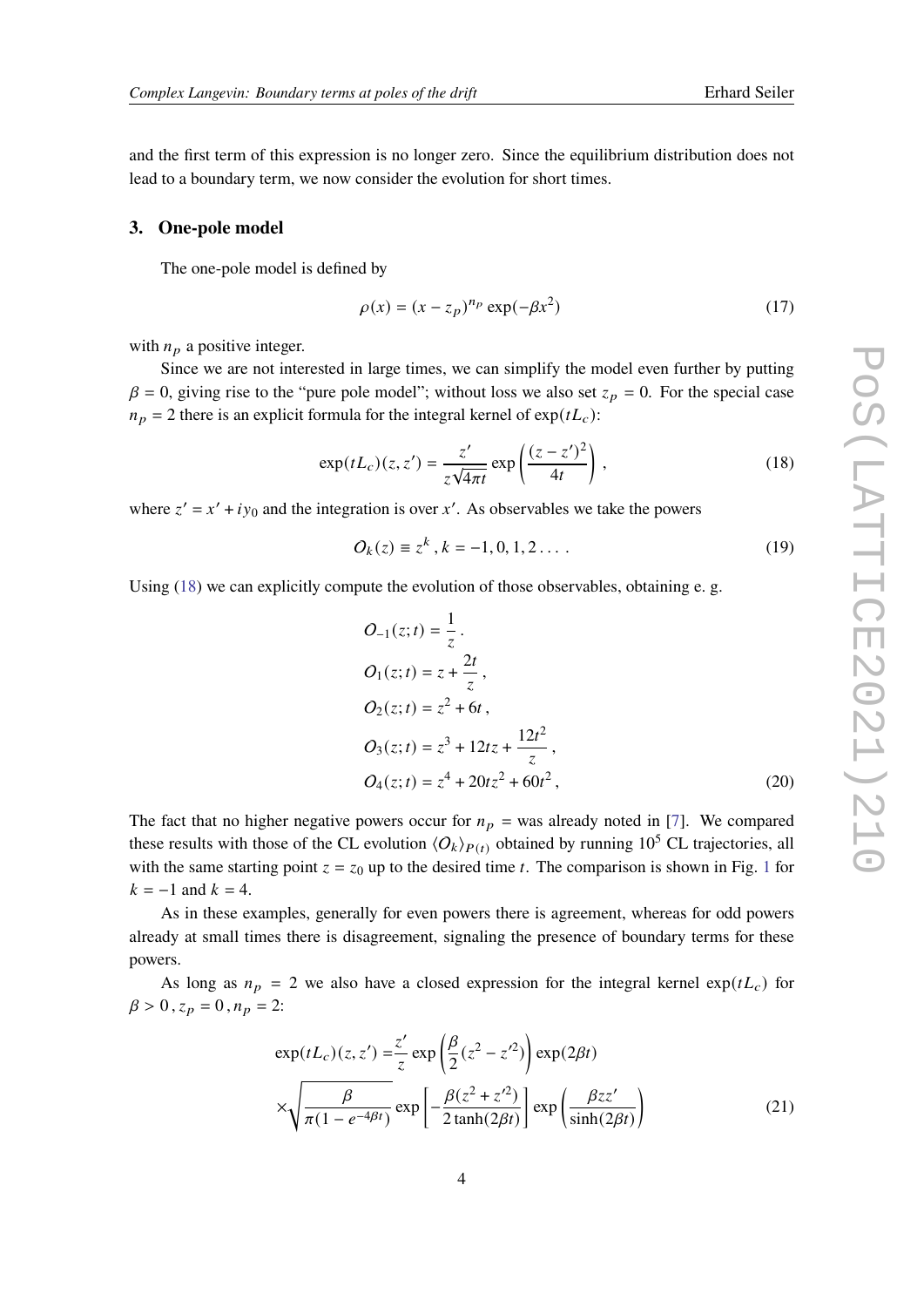<span id="page-4-0"></span>

**Figure 1:** Pure pole model. Comparison of two evolutions for  $k = -1$  (left) and  $k = 4$  (right). Dashed lines: connecting CL results, solid lines: analytic  $\rho$  evolution [\(20\)](#page-3-1).

(based on Mehler's formula [\[10\]](#page-6-9)). Here again  $z' = x' + y_0$ , x' being the integration variable.

Defining

$$
b \equiv \frac{\beta}{\sinh(2\beta t)}; \quad \sigma \equiv \frac{1 - \exp(-4\beta t)}{2\beta}, \tag{22}
$$

we find for the same observables as above

$$
O_2(z;t) = 3\sigma + b^2 \sigma^2 z^2 \rightarrow \frac{3}{2\beta} \quad (t \rightarrow \infty)
$$
  
\n
$$
O_4(z;t) = 15\sigma^2 + 10b^2 \sigma^3 z^2 + b^4 \sigma^4 z^4 \rightarrow \frac{15}{4\beta^2} \quad (t \rightarrow \infty)
$$
  
\n
$$
O_1(z;t) = \frac{1}{bz} + b\sigma \rightarrow \infty \quad (t \rightarrow \infty)
$$
  
\n
$$
O_3(z;t) = \frac{3\sigma}{bz} + 6b\sigma^2 z + b^3 \sigma^3 z^3 \rightarrow \infty \quad (t \rightarrow \infty)
$$
  
\n
$$
O_{-1}(z;t) = \frac{1}{b\sigma z} \rightarrow \infty \quad (t \rightarrow \infty)
$$
\n(23)

Even powers remain bounded for  $t \to \infty$  and actually converge to the correct limit, whereas odd powers grow exponentially!

This signals the presence of an exponentially growing mode in both  $\exp(tL_c)$  and its transpose  $exp(tL_C^T)$ , so in this case  $\langle O \rangle_{\rho(t)}$  is *n*ot the correct evolution. This failure of correctness is again due to the existence of boundary terms: absence of boundary terms also implies absence of exponentially growing modes as will be demonstrated elsewhere [\[11\]](#page-6-10).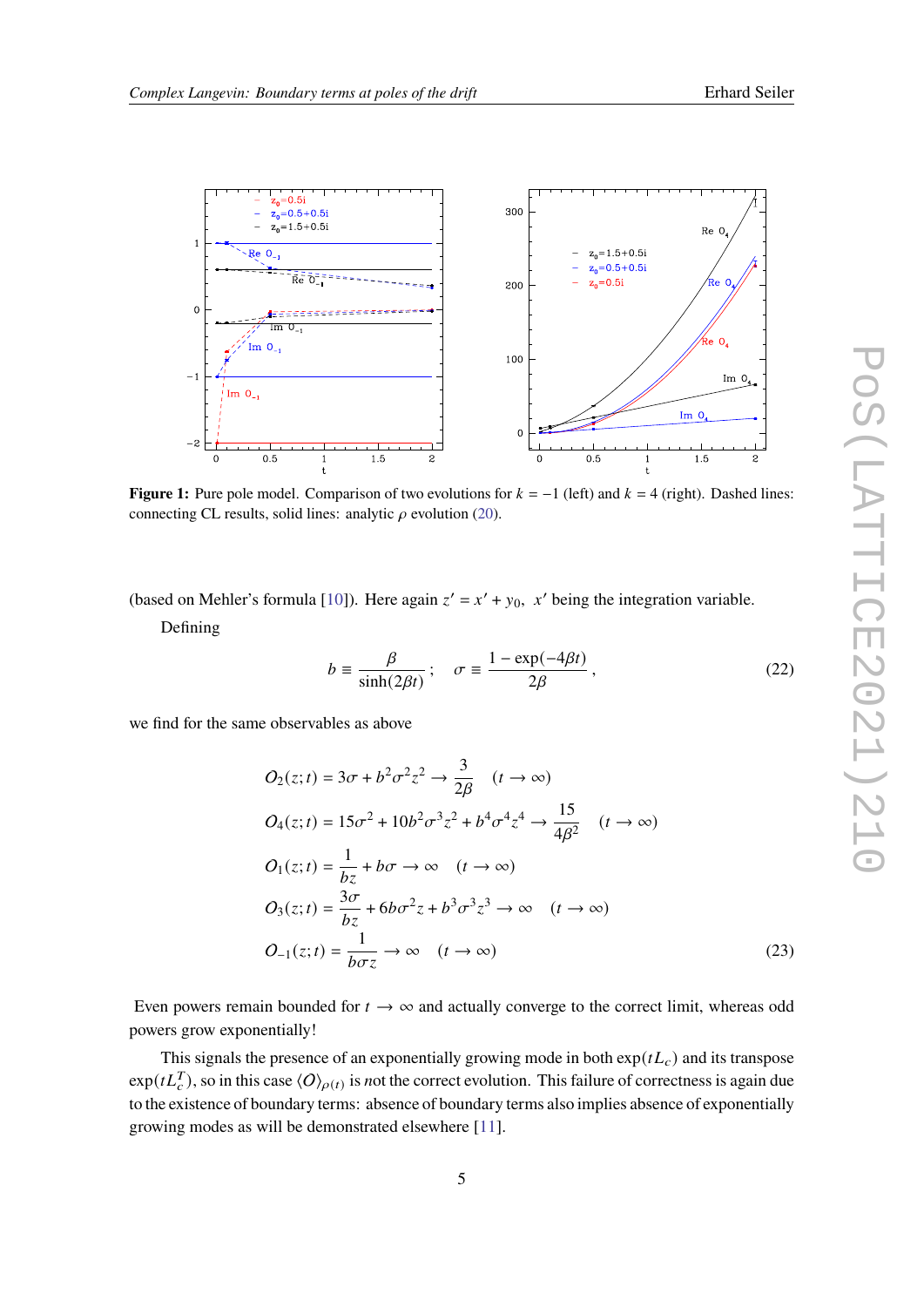#### **4. Direct numerical evaluation of the boundary term**

We now consider  $\beta > 0$ ,  $z_P \neq 0$ . In this case we do not have an analytic expression for the integral kernel of exp( $ptL_c$ ), but we can numerically evaluate the approximate boundary term  $B_\delta$ [\(16\)](#page-2-2).

After some easy manipulations we find for *any* holomorphic observable  $O(z)$ 

<span id="page-5-0"></span>
$$
B_{\delta} = -\oint_{|z-z_p|= \delta} \vec{K} \cdot \vec{n} P_{z_0}(x, y; t) O(x+iy) ds + o(\delta) = -\oint_{|z-z_p|= \delta} \vec{K} \cdot \vec{n} P_{z_0}(x, y; t) O(0) ds + o(\delta), \tag{24}
$$

We approximate the circle of radius  $\delta$  in [\(24\)](#page-5-0) by a thin ring of thickness  $\eta \delta$ :

$$
(1 - \eta)\delta < |z - z_p| < (1 + \eta)\delta. \tag{25}
$$

For  $n_p = 2$ ,  $\beta = 1$ ,  $z_p = -i/2$ ,  $z_0 = i/2$  and  $O(0) = 1$  the CL process gives the results shown in Fig. [2.](#page-5-1)

<span id="page-5-1"></span>

**Figure 2:** Full pole model. Numerical estimates of the boundary term  $B_{\delta}$  for  $\eta = 0.1$ . Left:  $B_{\delta}$  vs.  $\delta$ , right:  $B_{\delta}$  vs. t.

The CL data are produced as before by running trajectories up to the respective times  $t$ . Because the chance of hitting the small rings is so small, we took here  $10<sup>7</sup>$  trajectories, but we still obtained only about 50 hits for  $\delta = 0.01$ ,  $\eta = 0.1$  and  $t = 0.24$  and 0.25, and even fewer for other values of t. Therefore the extrapolation to  $\delta = 0$  can only be to be done "by eye". But Fig. [2](#page-5-1) still shows clearly that for  $t < 0.22$  there is no boundary term. This is because the process takes at least that much time to move from the starting point to the location of the pole. (Because there is no noise in the y direction one can compute this time by evaluating a simple integral.)

For 0.23  $\lt t \leq 0.25$  there are clear indications of a boundary term, whereas for  $t > 0.5$  it is fading away, and it has disappeared for  $t = 1250$ , where we get much smaller statistical errors because we can thermalize and average over initial conditions.